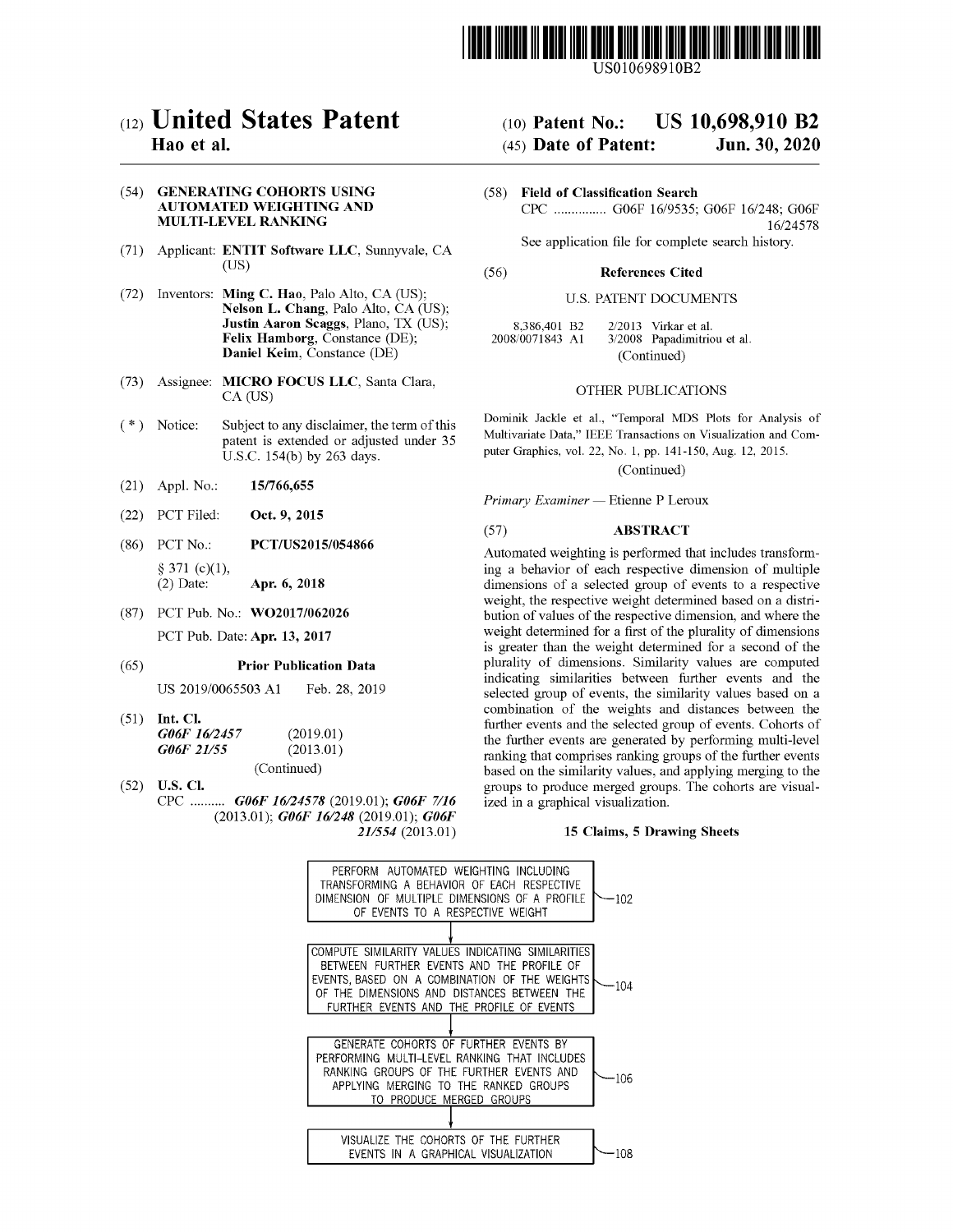(51) Int. Cl. 6. OTHER PUBLICATIONS G06F 16/248 G06F 7/16  $(2019.01)$  $(2006.01)$ 

### (56) References Cited

### U.S. PATENT DOCUMENTS

| 2009/0106179 A1                 |  | 4/2009 Friedlander et al.                     |  |
|---------------------------------|--|-----------------------------------------------|--|
| 2009/0234810 A1                 |  | $9/2009$ Angell et al.                        |  |
| $2013/0024465$ A <sub>1</sub> * |  | 1/2013 Schiff  G06F 16/248                    |  |
|                                 |  | 707/749                                       |  |
|                                 |  | 2014/0019443 A1* 1/2014 Golshan  G06F 16/9535 |  |
|                                 |  | 707/723                                       |  |
| 2014/0108380 A1                 |  | $4/2014$ Gotz et al.                          |  |
| 2014/0122496 A1                 |  | 5/2014 Stivoric et al.                        |  |
| 2014/0358926 A1                 |  | 12/2014 McGregor et al.                       |  |
| 2015/0100897 A1                 |  | $4/2015$ Sun et al.                           |  |
|                                 |  |                                               |  |

Hewlett-Packard Development Company, L.P., International Appl.<br>No. PCT/US2015/021015 entitled Temporal-Based Visualized Identification of Cohorts of Data Points Produced From Weighted Distances and Density-Based Grouping filed Mar. 17, 2015 (32

pages).<br> Hewlett-Packard Development Company, L.P., International Appl.<br> No. PCT/US2015/034906 entitled Generating Further Groups of<br> Events Based on Similarity Values and Behavior Matching Using a Representation of Behavior filed Jun. 9, 2015 (29 pages). ISA Search Report; PCT/US2015/054866; dated Jul. 7, 2016; 3

pages .

Parsons, L. et al.; "Subspace Clustering for High Dimensional Data: a Review"; Nov. 22, 2013; 16 pages.

Yan, J. et al.; "Cohort Modeling for Enhanced Personalized Search"; Jul. 6-11, 2014; 10 pages.

\* cited by examiner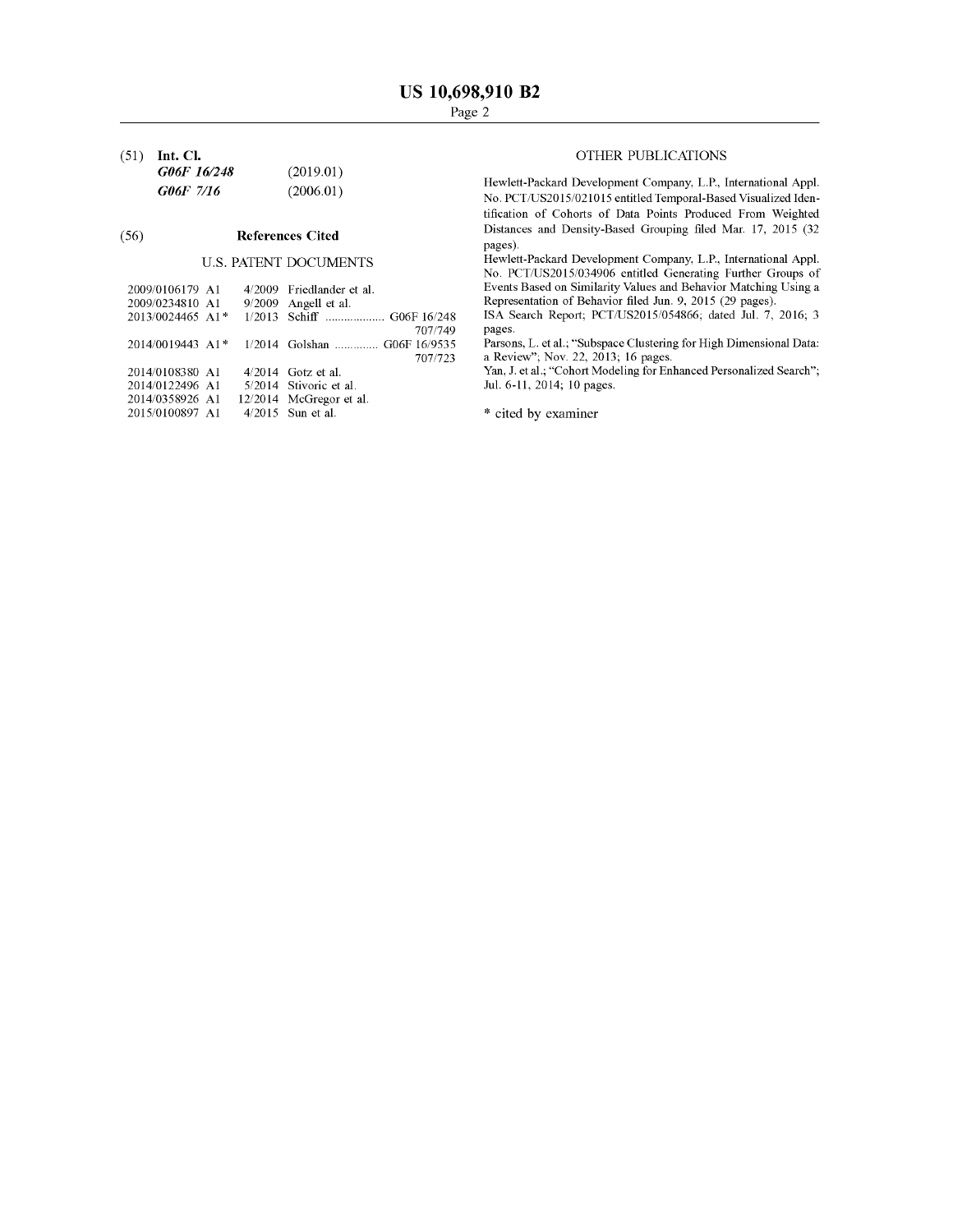

 $FIG. 1$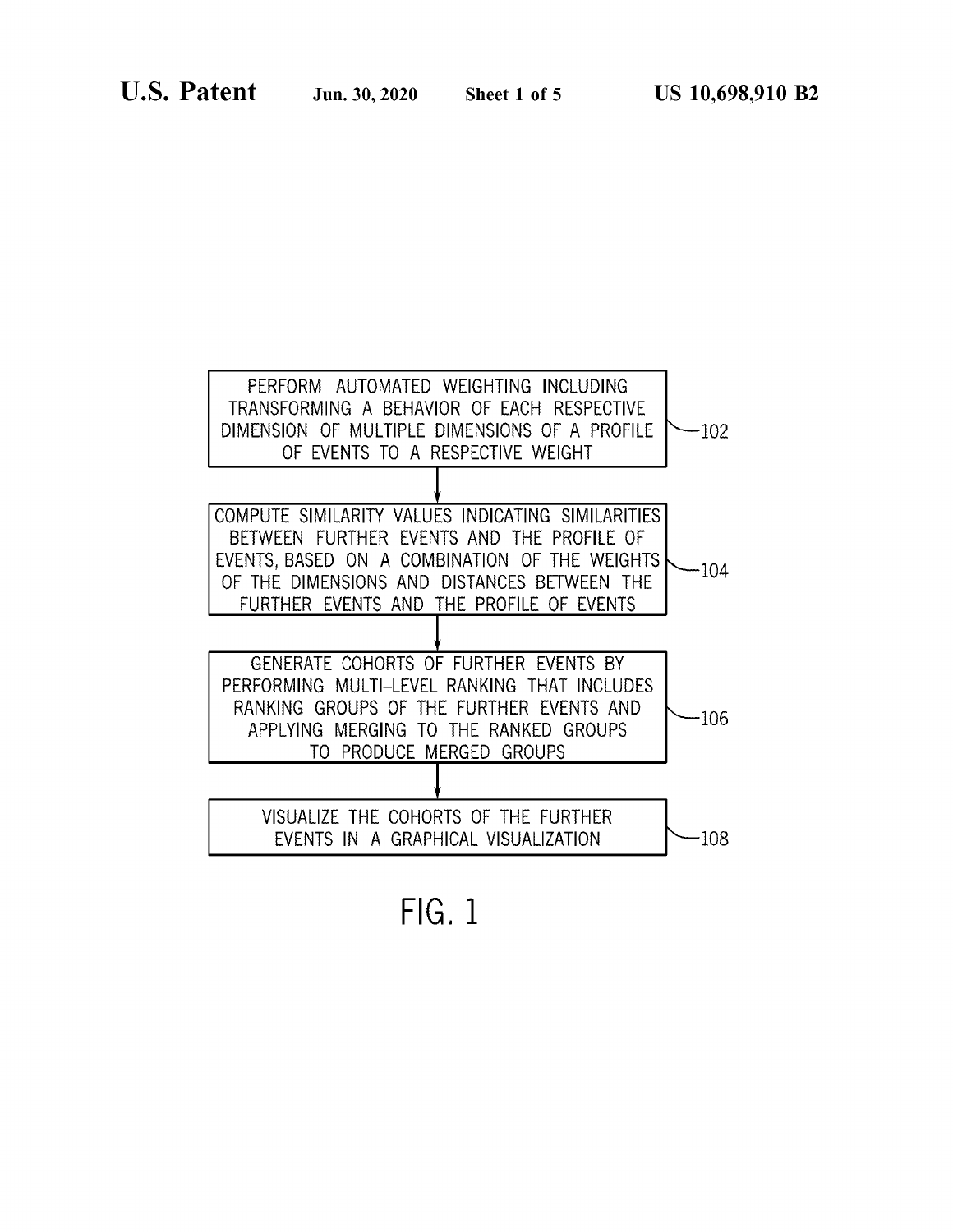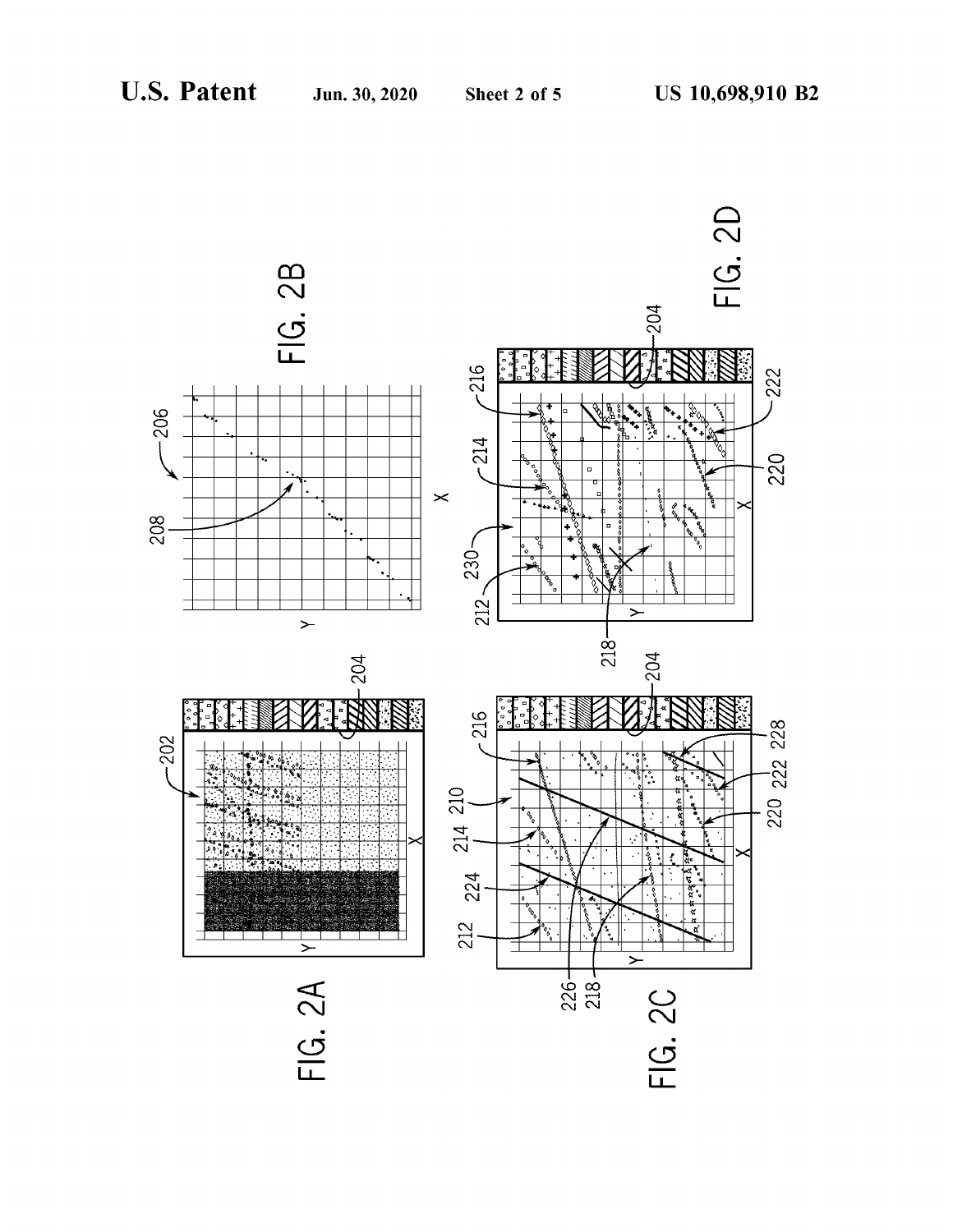

 $FIG. 3$ 



 $FIG. 4$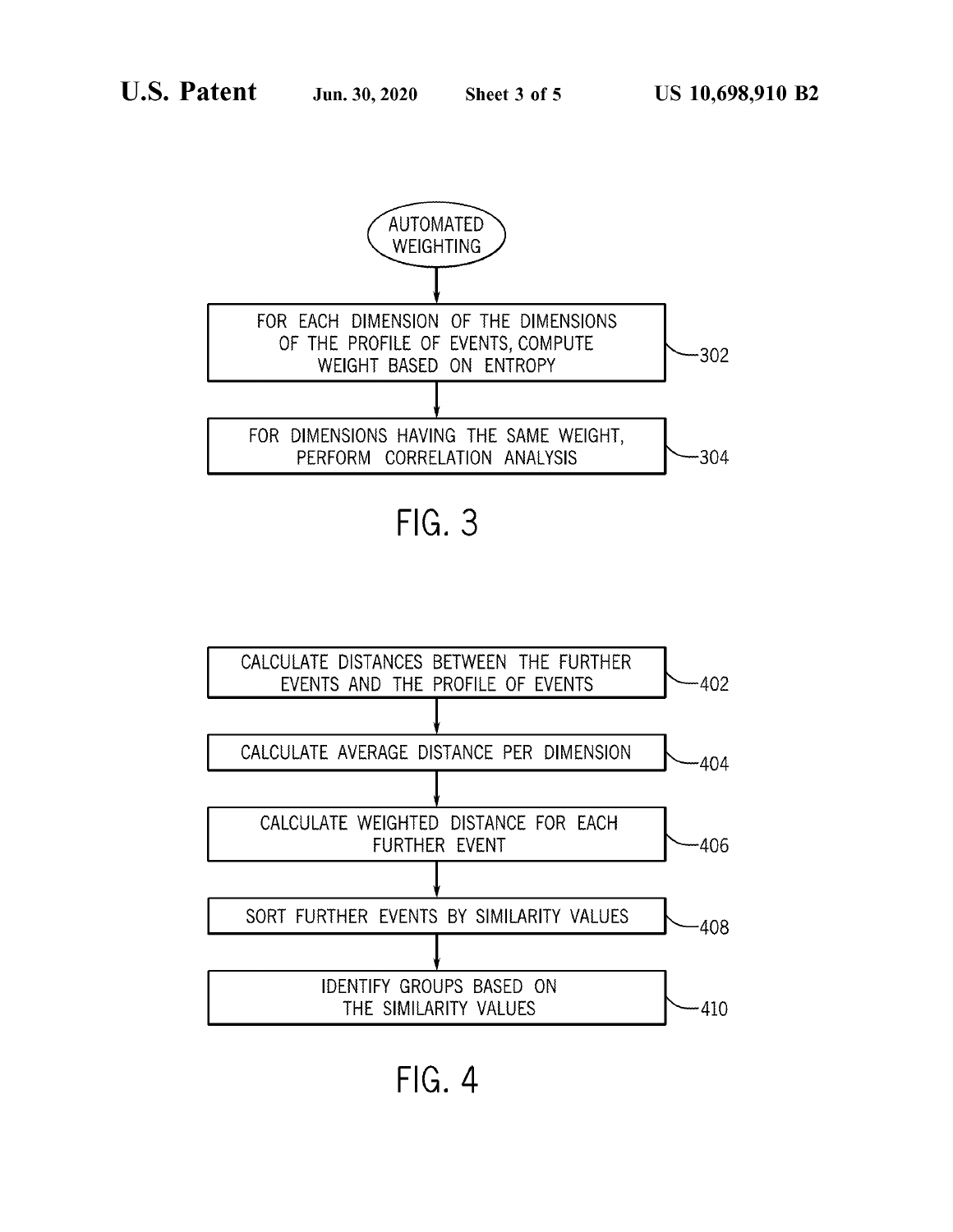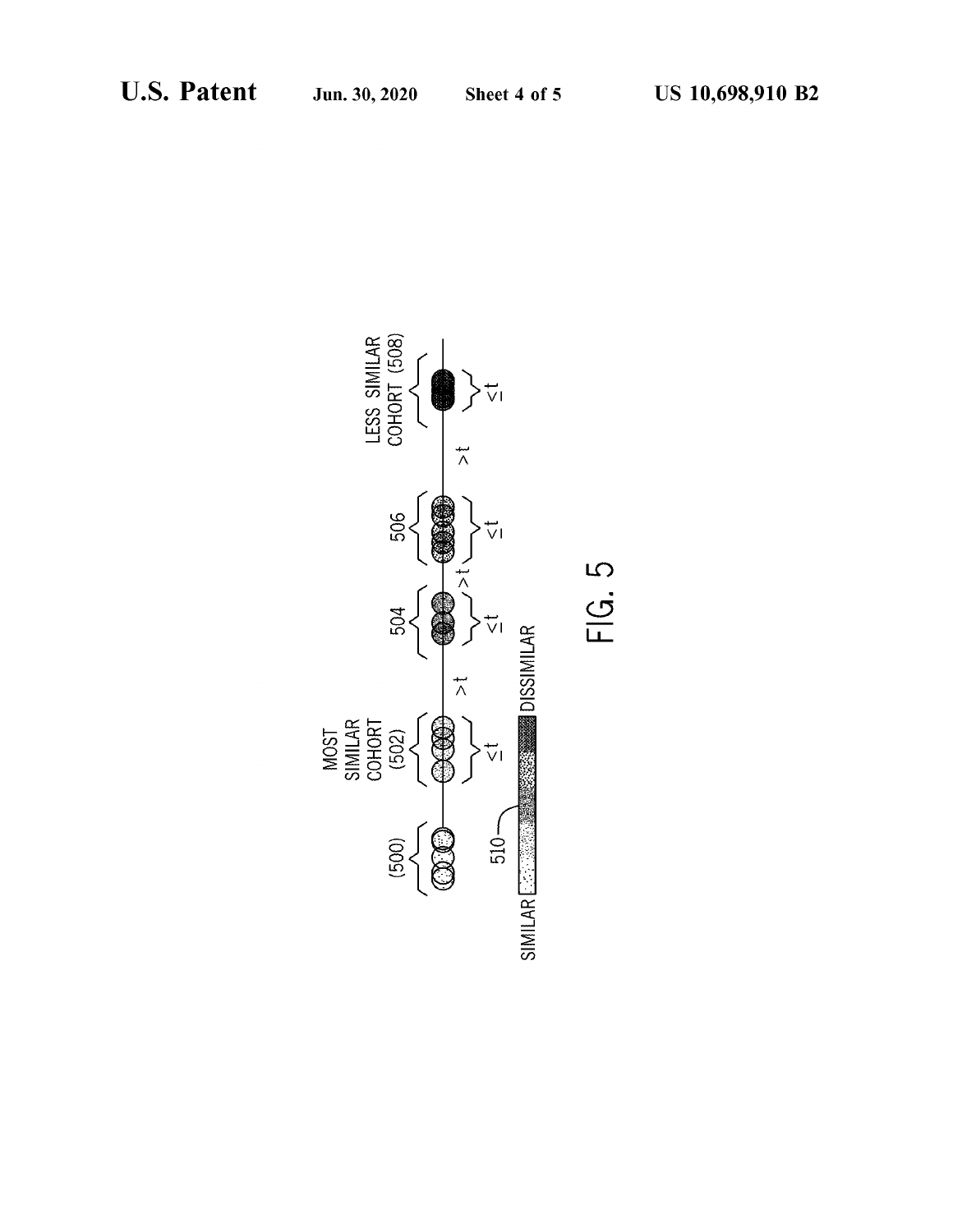

FIG . 6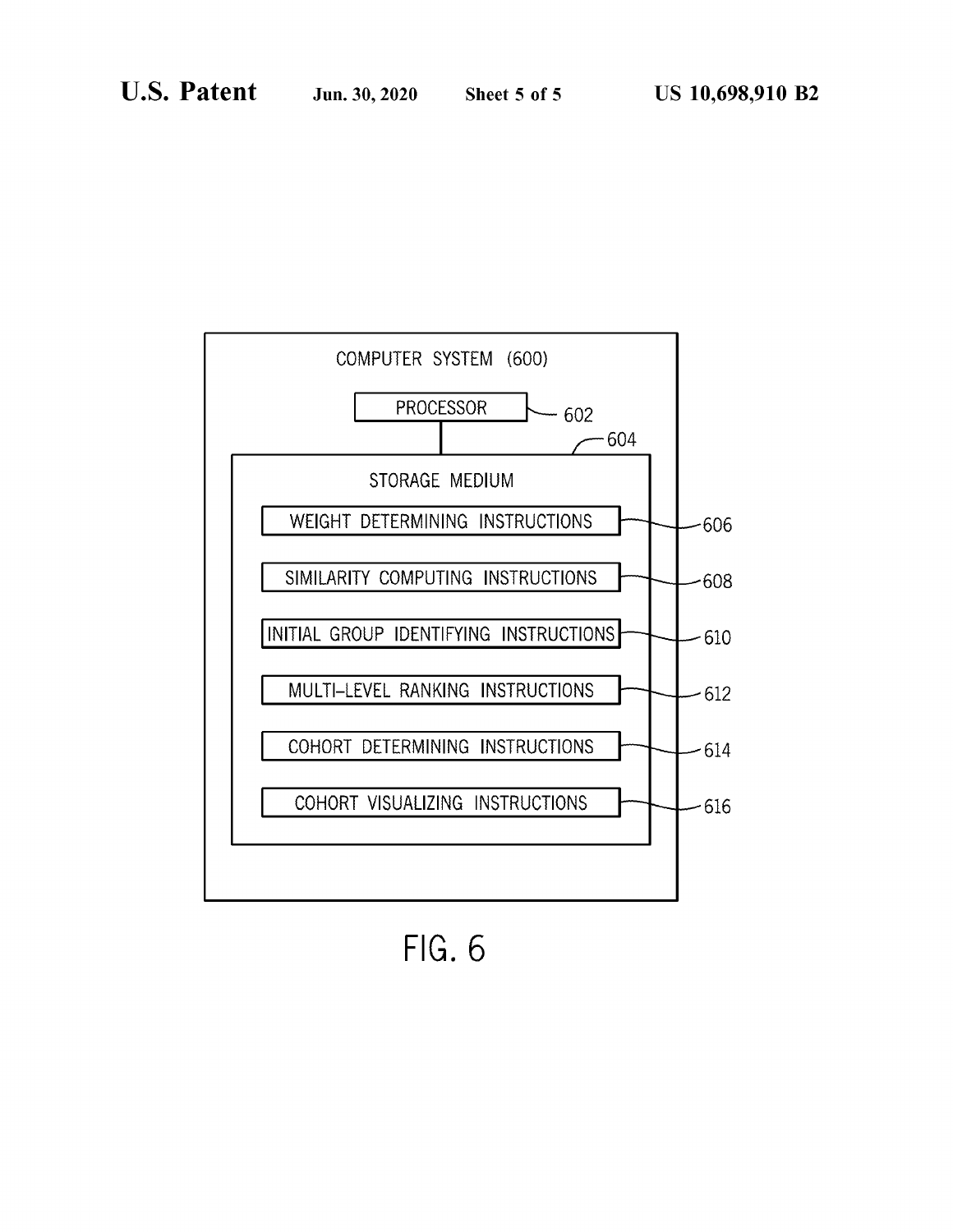15

computers, storage devices, communication nodes, etc.), or  $10$ forth) can be produced or received in an environment such example, some patterns can indicate an attack on a network as a network environment that includes many machines (e.g. environment by hackers, or can indicate other as a network environment that includes many machines (e.g. environment by hackers, or can indicate other security<br>computers, storage devices, communication nodes, etc.), or <sup>10</sup> issues. Other patterns can indicate other is

calculating similarity values and identifying initial groups of scan) may not be visible in the scatter plot.<br>
further events, according to some implementations. In accordance with some implementations according to<br>
FIG. 5

and/or program code, where the machines can include 40 interactive selection of pixels (and more specifically, of a computers, storage devices, communication nodes, and so pattern of pixels) representing the data points as computers, storage devices, communication nodes, and so pattern of pixels) representing the data points associated forth. Events that can occur within a network environment with the pattern of interests. A "pixel" can refe forth. Events that can occur within a network environment with the pattern of interests. A "pixel" can refer to a can include receipt of data packets that contain correspond-<br>graphical element (e.g. a dot a square or recta ing addresses and/or ports, monitored measurements of etc.) that represents a respective data point. A "pattern of specific operations (such as metrics relating to usage of 45 pixels" can refer to any collection of pixels processing resources, storage resources, communication interest to a user. The selected data points make up a selected resources, and so forth), or other events. Although reference group of events (also referred to as a "p is made to activity of a network environment in some The profile of events can be stored and used later to find<br>examples, it is noted that techniques or mechanisms accord-<br>other patterns of events (also referred to as "gro ing to the present disclosure can be applied to other types of 50 events") that are indicative of the same issue (e.g. network events in other environments, where such events can relate attack or other issue) represented b to financial events, health-related events, human resources and accordance with some implementations of the present events, sales events, and so forth.

occurrence of a respective activity. An event can be repre- 55 sented as a data point also referred to as a data record).

Each data point can include multiple dimensions (also ing weights for events without a user manually setting such referred to as attributes), where a dimension can refer to a weights. Intermixed data can refer to data of d referred to as attributes), where a dimension can refer to a weights. Intermixed data can refer to data of different values feature or characteristic of an event represented by the data of a given dimension (referred to as feature or characteristic of an event represented by the data of a given dimension (referred to as a "constraint dimen-<br>point. More specifically, each data point can include a 60 sion") being included in an identified coho respective collection of values for the multiple dimensions. example, a network attack can involve a port scan of a<br>In the context of a network environment, examples of particular port number (in this example, the port dim In the context of a network environment, examples of particular port number (in this example, the port dimension dimensions of an event include a network address dimension is the constraint dimension). Presence of intermix dimensions of an event include a network address dimension is the constraint dimension). Presence of intermixed data (e.g. a source network address mid- or a destination network occurs if a particular identified group of e address), a network subnet dimension (e.g. an identifier of a  $65$  subnet), a port dimension (e.g. source port number and or

GENERATING COHORTS USING<br>
AUTOMATED WEIGHTING AND sions) can be considered to be part of a high-dimensional **TOMATED WEIGHTING AND** sions) can be considered to be part of a high-dimensional **MULTI-LEVEL RANKING** data set.

Finding patterns (such as patterns relating to failure or<br>BACKGROUND 5 fault, unauthorized access, network attacks, or other issues) in data points representing respective events can be difficult<br>A large amount of data (such as network traffic and so when there are a very large number of data points. For A large amount of data (such as network traffic and so when there are a very large number of data points. For forth) can be produced or received in an environment such example, some patterns can indicate an attack on a net

BRIEF DESCRIPTION OF THE DRAWINGS associated with security attacks. A scatter plot includes graphical elements representing data points, where positions of the data points in the scatter plot depend on values of a Some implementations of the present disclosure are of the data points in the scatter plot depend on values of a<br>described with respect to the following figures. first dissension corresponding to as x axis of the scatter pl FIG. 1 is a flow diagram of an example process of 20 and values of a second dimension corresponding to a y axis.<br>generating and visualizing cohorts, according to some In some examples, the first dimension can be time, whil

FIGS. 2A-2D illustrate example visualizations generated destination port) that is being accessed.<br>according to some implementations. If ports are scanned (accessed) sequentially by security<br>FIG. 3 is a flow diagram of an e automated weighting, according to some implementations. diagonal pattern in the scatter plot. If the ports are accessed FIG. 4 is a flow diagram of an example process of in randomized order, however, the network traffic (i

including a profile of events and cohorts of events identified vided to allow users to identify patterns associated with according to some implementations.

according to some implementations.<br>
FIG. 6 is a block diagram of an example computer system<br>
according to some implementations.<br>
DETAILED DESCRIPTION<br>
DETAILED DESCRIPTION<br>
Activity occurring within environment can give ri other patterns of events (also referred to as " groups of events") that are indicative of the same issue (e.g. network

Generally, an event can be generated in response to of events (having a respective similarity to a profile of currence of a respective activity. An event can be repre- 55 events), automated weighting and multi-level rankin nted as a data point also referred to as a data record). applied. Performing automated weighting can refer to deriv-<br>Each data point can include multiple dimensions (also ing weights for events without a user manually sett occurs if a particular identified group of events includes events relating to one or multiple other port numbers (in subnet), a port dimension (e.g. source port number and or addition to the particular port number), which can cause destination port number), and so forth. Data points that anomalous patterns of events to be identified as b anomalous patterns of events to be identified as being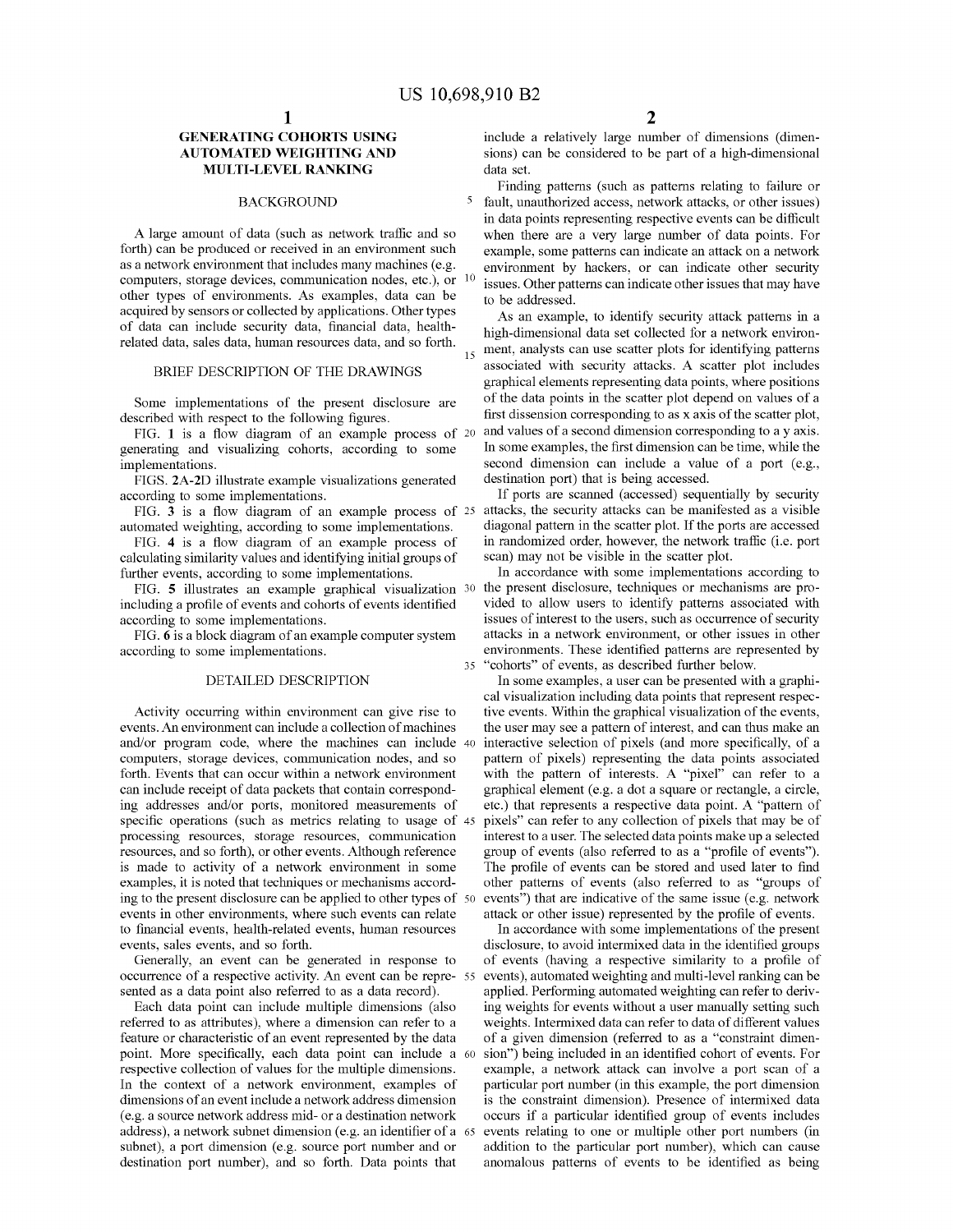indicative of the port scan, even though such patterns of events are not associated with the port scan.

By removing intermixed data from groups of events, more meaningful groups of events can be identified using techniques according to some implementations. Such more 5 meaningful groups of events can be referred to as "cohorts" of events, where a "cohort" of events can refer to a group of events identified based on application of automated weighting and multi-level ranking to remove intermixed data, according to some examples. The meaningful cohorts do not 10 include intermixed data of the constraint dimension (which is also the dimension for winch a higher weight is assigned); in other words, for the constraint dimension, the cohorts would include just one value of the constraint dimension, in some examples. Application of weighting allows for dimen-15 sions of events to be weighted. In some implementations, the applied weighting increases the weight for a dimension that has a zero or low probability distribution (zero probability distribution means that there is just one outcome of the dimension expected, and low probability distribution means  $20$  tion of the behavior of the profile of events can include that there just a smaller number of outcomes expected).

Multi-level ranking allows for the identified cohorts of events is to be ranked, so that an analyst would be able to determine which of the cohorts are more meaningful (ranked higher) than other cohorts. The multi-ranking allows the 25 identified cohorts to be more consistent with the profile of events. Weighting and multi-level ranking are discussed in further detail below. Although reference is made to events occurring in the context of network communications, it is noted that events can also include healthcare events, finance 30 events, and other types of events in other contexts.

FIG. 1 is a flow diagram of an example process of finding meaningful cohorts in high-dimensional data, according to some implementations. The example process performs (at 102) automated weighting, which includes transforming a 35 behavior of each respective dimension of multiple dimensions of a selected group of events (i.e. a profile of events) to a respective weight, where the respective weight is determined based on a distribution of values of the respective dimension, and where the weight determined for a first 40 representation of the behavior of the profile of events can of the plurality of dimensions is greater than the weight determined for a second of the plurality of dimensions. A "weight" of a dimension can refer to a value associated with the dimension that determines the contribution of the dimension to deriving a similarity value, as discussed further 45 below. As noted above, the events are represented by respective data points. A "behavior" of a dimension can refer to how values of the dimension differ across the events (e.g. a distribution of the values of the dimension across the events). 50

Each data point representing a respective event can include multiple dimensions. For example, a data point representing an event associated with data communications in a network can include the following dimensions (or attributes): source Internet Protocol (IP) address, source port 55 number, destination IP address, destination port number, and so forth. For each given dimension, the different events of the selected group can have respective values of the given dimension. For example, if the given dimension is the source IP address, then the events of the selected group can have 60 different values of the source IP address.

For the given dimension, a representation of behavior of a group of events (such as the profile of events) can include a respective diversity value that represents the distribution of values of the given dimension of the events of the profile of 65 events. Generally, a diversity value provides an indication of the distribution of values of the given dimension (or of

multiple dimensions). As an example, assume that there are  $N(N>1)$  events in the profile of events, and each data point representing a corresponding event of the profile of events has M dimensions  $(x1, \ldots, xM)$ . Then for each given dimension xj (j=1 to M), the N events have N respective values of xi. Note that at least some of the N values of xi can be different and/or at least some of the values of xi can be the same.

In some implementations of the present disclosure, a distribution of the values of  $xi$  in the profile of events can be determined, and this distribution of values of xj can be used to produce the corresponding diversity value in the representation of behavior of the selected group of events. A representation of behavior of the profile of events includes M diversity values, where each of the M diversity values represents the distribution of values of the dimension  $xi$  ( $j=1$ to  $M$ ).

In some examples, the diversity values in the representaentropy values, where each entropy value is calculated for each respective dimension xj. The entropy value (or more specifically, a Shannon entropy value) can represent an expected value of information contained in each event. Entropy is zero when only a certain outcome is expected. As an example, for vertical network traffic (which can be an example of an attack against a network performed by a malicious entity in which a single IP address is scanned against multiple ports), the value of the destination IP address dimension stays the same across the events of the profile of events, while the values of the destination port number dimension vary across the events of the profile of events. Entropy characterizes uncertainty about a source (or sources) of information that give(s)s rise to the events; entropy increases for sources of greater randomness. In some examples, reference to "entropy" is the present discussion can be a reference to "normalized entropy," which can be entropy divided by information length.

In other examples, instead of using entropy values, the include diversity values computed using other probability distribution statistical techniques, where values in the representation of the behavior are derived from statistical distributions of the dimensions.

From the entropy values associated with respective dimensions of the profile of events, corresponding weights can be computed.

The example process of FIG. 1 further computes (at 104) similarity values indicating similarities between further events and the profile of events. The further events include events that are in addition to the events in the profile of events. The similarity values are computed based on a combination of the weights of the dimensions and distances between the further events and the profile of events.

The example process further generates (at 106) cohorts of the further events by performing multi-level ranking that includes ranking groups of the further events based on the similarity values, applying merging to the ranked groups to produce merged groups, to form the cohorts. As discussed further below, additional rankings can be performed in the multi-level ranking, as discussed below.

Next, the example process visualizes (at 108) the cohorts of the further events in a graphical visualization. A "graphical visualization" can refer to any viewable representation of information that can be displayed by a display device. More generally, the further groups can be visualised in a visualization such as in files or other entities.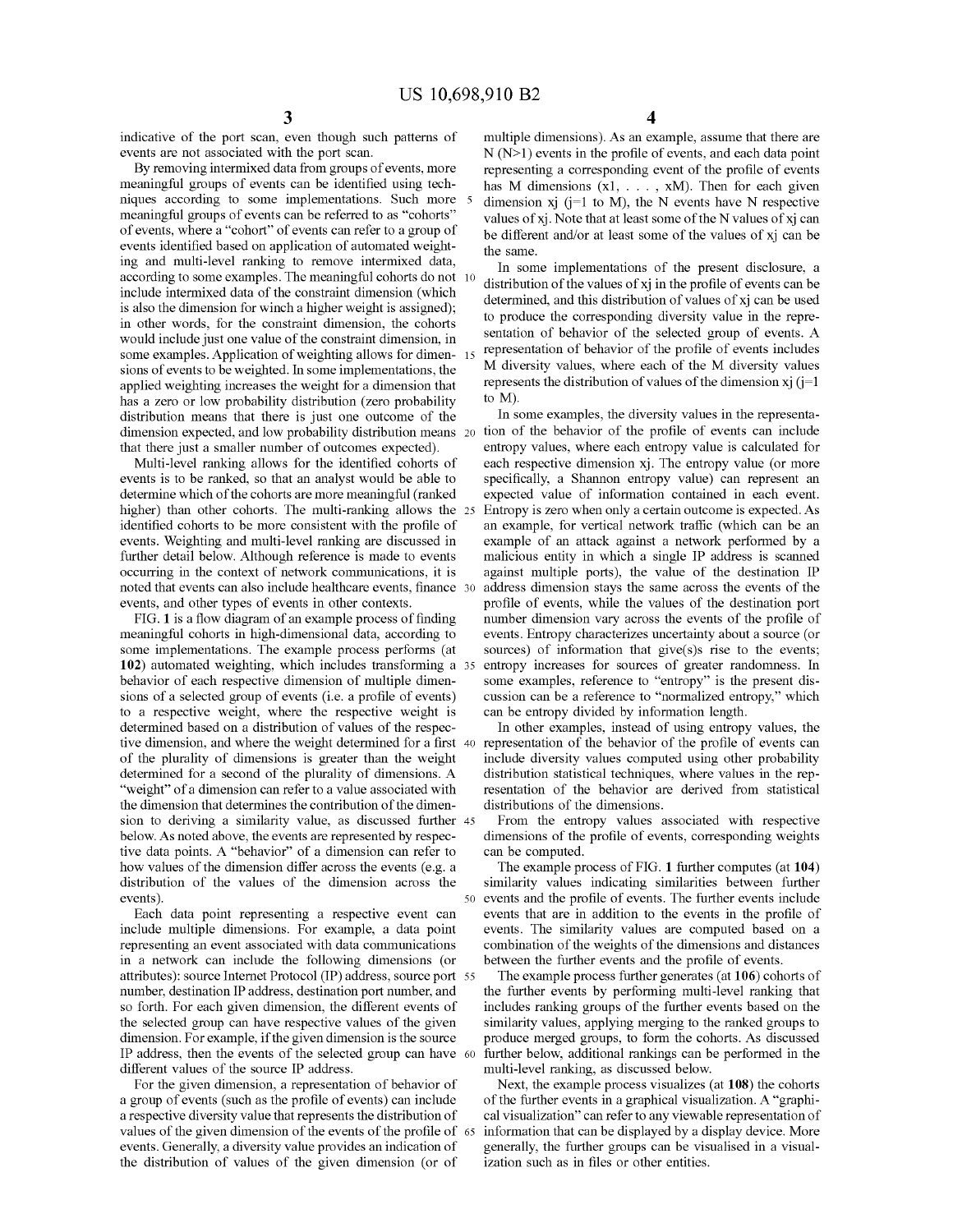FIGS. 2A-2D illustrate various example graphical visualizations. A graphical visualization 202 of FIG. 2A includes pixels representing data points in an input data set that is to be the subject of visual analysis according to some implementations. The graphical visualization 202 includes a horizontal axis representing dimension  $X$  (e.g. time or some other dimension), and a vertical axis representing dimension Y (e.g. port number or some other dimension). The graphical visualization 202 includes pixels assigned various colors depending upon values of another dimension  $Z$  (e.g. IP address or some other dimension) of the data points represented by the respective pixels. A color scale 204 includes various colors that are mapped to respective different values of the dimension Z.

A graphical visualization 206 in FIG. 2B includes pixels representing data points of a group 208 that has been selected by a user as being interesting. The selection may have been made by the user using a cursor or other control element in the graphical visualization 202 of FIG. 2A. This  $_{20}$ is an example of an interactive user selection that can be made in a graphical visualization that includes a pattern of pixels representing respective events. This selected group 208 corresponds to a profile of events against which further cohorts of events are to be identified as discussed above. 25

FIG. 2C illustrates a graphical visualization 210 that has identified cohorts of events that are similar to the profile of events (corresponding to the selected group 208 of FIG. 2B), without using the automated weighting and multi-level ranking according to some implementations of the present 30 disclosure. Examples of identified cohorts in the graphical visualization 210 include cohorts 214, 216, 218, 220, and 222 (among other cohorts not labeled in FIG. 2C). Each respective cohort of the cohorts 214, 216, 218, 220, and 222 includes a group of pixels corresponding to the events of the 35 respective cohort. The identified cohorts of events include events represented by data points in the input data set represented in the graphical visualization 202 of FIG. 2A.

Because automated weighing and multi-level ranking was not used in producing the graphical visualization 210 of FIG. 40 2C, several diagonal lines 224, 226, and 228 are visible in the graphical visualization 210. Each diagonal hue 224, 226 or 228 represents intermixed data. For example, a user may wish to identify cohorts of events that present a port scan on a particular port number. The intermixed data presented by 45 the diagonal lines 224, 226, and 228 can include events representing scans of other port numbers.

FIG. 2D shows graphical visualization 230 produced by applying a cohort identifying technique that applies the automated weighting and multi-level ranking according to 50 some implementations. In the graphical visualization 230, the cohorts 212, 214, 216, 220, and 222 (among other cohorts) have been identified, but without the diagonal lines 224, 226, and 228 representing intermixed data.

FIGS. 2A-2D illustrate a first use case in which a profile 55 of events are selected from the input data set represented by FIG. 2A. In another use case, in further examples, the profile of events does not have to be part of the input data set including events from which cohorts of events are to be identified that represent the same issue as a profile of events. 60

In some examples, a profile of events represents a pattern having a low probability distribution, in which at least one dimension of the profile of events has just one or a few expected outcomes. By using the automated weighting according to some implementations, the dimension(s) with 65 low probability distribution is (are) weighted higher, and when combined with multi-ranking according to some

implementations, ranked cohorts can be grouped together based on the distribution without intermixing data.

FIG. 3 is a flow diagram of an example process of determining weights (as performed at 102 in FIG. 1, for example) for each dimension of multiple dimensions of data points corresponding to a profile of events.

For each dimension  $xi$  ( $j=1$  to M) of the M dimensions of the profile of events, the weight of the dimension xj is computed (at  $302$ ) based on entropy as follows: weight(xj)  $=1$ -entropy(xj), where entropy(xj) represents the entropy computed for dimension xj.

In some examples, an entropy value for a given dimension can be computed according to Eq. 1 below:

$$
\text{entropy}(C) = \frac{\sum_{i} p(c_i) \cdot \log(p(c_i))}{\sum_{i} c_i}.
$$
 (Eq. 1)

In Eq. 1, the entropy value is represented as entropy  $(C)$ , where C is a frequency distribution,  $c_i$  is the frequency of the i-th value of a given dimension, and  $p(c_i)$  represents is the probability of  $c_i$ . Stated differently,  $p(c_i)$  represents the relative frequency of  $c_i$ , where  $c_i$  is a specific value out of all values in C. As a specific example, assume there are 1,000 values for a given dimension, and let  $c_{20}$  of a specific value (e.g. "100.1.150.2") be 30 (i.e. the value "100.1.150.2" occurs 30 times for the given dimension). Then, in this example,  $p(c_{20})=30/1,000$ .

Moreover,  $\Sigma$ ,  $p(c_i)$  represents a sum over all  $p(c_i)$  values of a given dimension in the events of the selected group, and  $\Sigma_i$ , c<sub>i</sub> represents a sum over all c<sub>i</sub> values of a given dimension in the events of the profile of events.

For dimensions that have the same weight, correlation analysis is performed (at 304) with the values of the dimensions. If there is a correlation between two or more dimensions, the weights of all dimensions except one are set to zero. Two or more dimensions are correlated if there is a specified degree of relationship between the dimensions. For example, dimension A and dimension B are correlated if an increase in value of dimension A tends to occur with an increase in value of dimension B, or if a decrease in value of dimension A tends to occur with a decrease in value of dimension B; this type of correlation is considered a positive correlation. Dimension A and dimension B are negatively correlated if an increase in value of dimension A tends to occur with a decrease in value of dimension B, or vice versa.

A correlation coefficient can measure a degree (or strength) of the relationship between two dimensions. For example, a Pearson Correlation Coefficient measures the strength of a linear relationship between two dimensions. When two dimensions are exactly (linearly) related, the correlation coefficient is either  $+1$  or  $-1$ . Other values of the Pearson Correlation Coefficient can indicate lesser strengths of correlation.

The correlation analysis (at 304) identifies dimensions that are "highly" correlated, i.e. have a correlation that exceeds a specified threshold (e.g. the Pearson Correlation Coefficient>threshold). Such highly correlated dimensions do not have to be all considered. Note that the analysis of each dimension costs computation time and resource. If the number of dimensions is reduced, the overall process can be speeded up and made more efficient. By setting the weights of all highly correlated dimensions except one to zero, just the one dimension is later analyzed, rather than all the highly correlated dimensions. More generally, the correlation analysis can include determining correlation between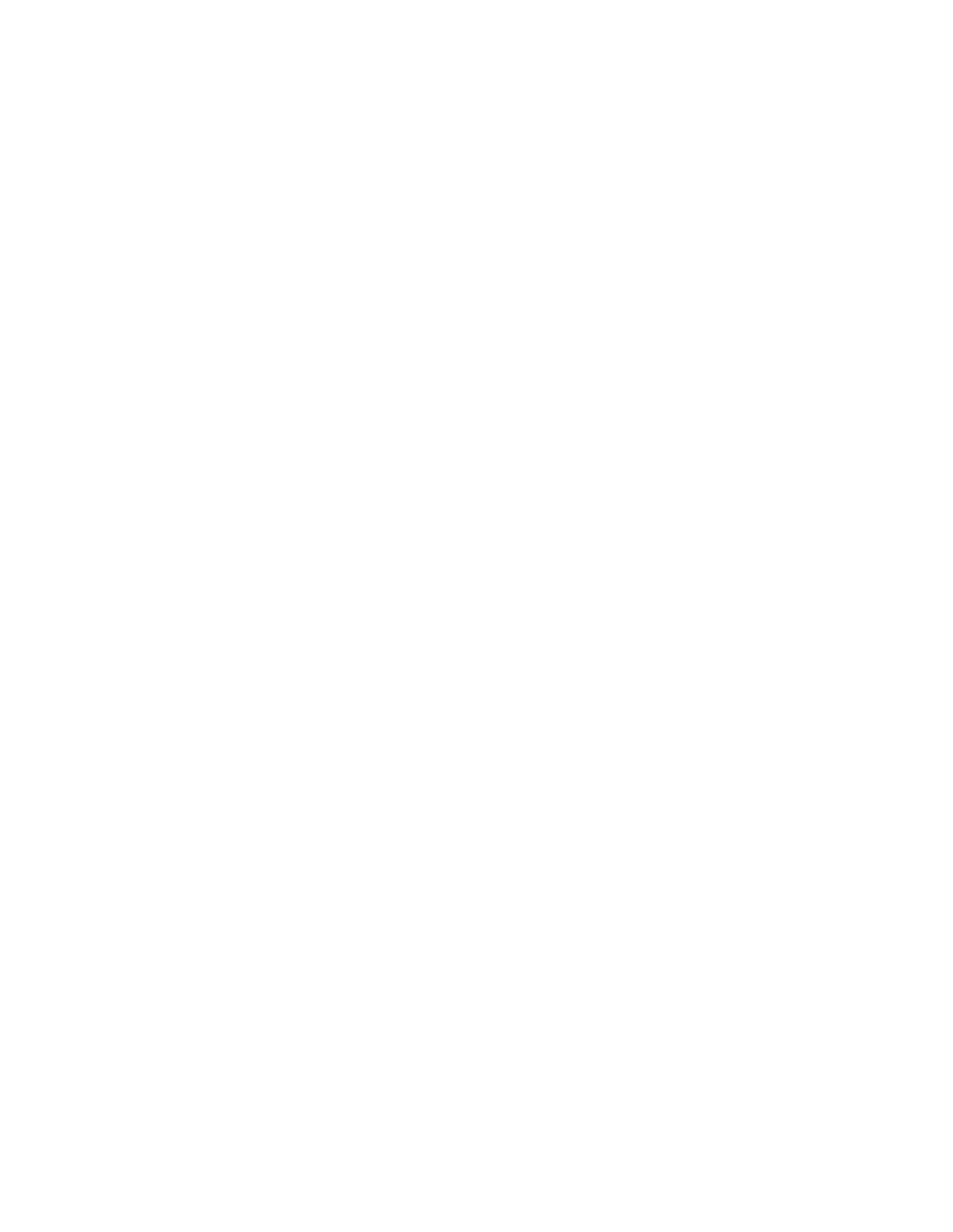$10$ 

45

dimensions and adjusting weights of the correlated dimensions, where the adjusting includes changing a value of a weight assigned to at least one of the correlated dimensions.

The weights produced by the process of FIG. 3 for respective dimensions can be provided in a weight vector of 5 the weights. FIG. 4 is a flow diagram of an example process of computing similarity values (e.g. as performed at 104 in FIG. 1) between further events and the profile of events, using the weights of the weight vector as well as distances between the further events and the profile of events.

The process of FIG. 4 calculates (at 402) distances between the further events and the profile of events. As noted above, the similarity values computed at 104 in FIG. 1 are based on distances between the further events and the profile of events, and also based on the representation of 15 behavior (e.g. as represented by the weight vector) of the profile of events.

The distance for dimension i between each data point  $Px_i$ representing a further event and each data point Py, in the profile of events is calculated at 402. The distance can be 20 computed in one of several different ways based on the type of dimension. If the dimension is a categorical dimension (a dimension that does not have numerical values, but rather, has values in different categories), then the distance is a categorical distance measure  $d(x, y)$ , where  $d(x, y)=0$  if x 25 does not equal y, and  $d(x, y)=1$  if x equals y. Such computation of the categorical distance measure is derived using a binary operation, where the distance measure is 0 if the dimensions are not equal, and 1 if the dimensions are equal. For other types of dimensions, other techniques for com- 30 puting the distance can be used, such as based on a difference between values of x and y.

The average distance,  $dm(i)(Px_i, Py_i)$ , per dimension is then calculated (at 404) across each data point representing a further event and the data points representing the profile of 35 events. A weighted distance, DISTANCE\_WEIGHTED(Px, Py), for a data point Px representing a further event is then calculated (at 400) according to Eq. 2.

$$
\begin{array}{ll}\n\text{DISTANCE\_WEIGHTED}(Px, Py) = \sum_{i} w_i \cdot dm(i) \\
(Px_i, Py_i). & \text{(Eq. 2)}\n\end{array}
$$

In Eq. 2,  $w_i$ , is the weight for dimension as computed according to FIG. 2, for example. There is one weighted distance calculated for each data point representing a further event.

weighted In some examples, the distance. DISTANCE\_WEIGHTED(Px, Py), can be normalized to a value between 0 and 1 by dividing the weighted distance by the sum of all weights  $w_i$ . In some examples, the normalized weighted distance can be used as the similarity value com- 50 puted at 104 in FIG. 1. Alternatively, the non-normalized weighted distance can be used as the similarity value computed at 104.

The further events are sorted (at  $408$ ) by the similarity values (the normalized or non-normalized weighted dis- 55 entropy distance is computed for each group of the groups tances). The sorted data points are thus arranged in order of their similarity values.

Using the sorted further events, groups of the further events can be identified (at 410) based on the similarity values. Effectively, the further events are divided into mul- 60 tiple groups based on the similarity values. A threshold t (which can be user-specified or specified by another entity) can be provided for identifying the groups. The threshold defines the maximum distance between further events within a particular group. In other words, the difference in similar-65 ity values between any two events within the particular group does not exceed t. Events that have similarity value

8

differences greater than t are placed in separate groups. These groups are the "initial" groups of further events that are provided as inputs to multi-level ranking as discussed below.

In accordance with some implementations of the present disclosure, multi-level ranking of the groups can be performed, for the purpose of generating cohorts of the further events (e.g. task 106 in FIG. 1).

Multi-level ranking, which includes multiple levels of ranking, is discussed further below. The example pseudocode (lines 1-13) can be used for performing level 1 ranking, which is behavior/entropy based ranking.

|                     | LEVEL 1 RANKING: behavior/entropy based ranking                                  |  |  |  |  |
|---------------------|----------------------------------------------------------------------------------|--|--|--|--|
| 1                   | INPUT: profile of events with entropy values for analyzed dimen-<br>sions,       |  |  |  |  |
| 2<br>$\overline{3}$ | groups of further events with entropy values for analyzed dimensions             |  |  |  |  |
| 4                   | for each current group of the groups of further events                           |  |  |  |  |
| 5                   | $group\_entropy\_distance = 0$                                                   |  |  |  |  |
| 6                   | for each dimension in analyzed dimensions                                        |  |  |  |  |
| 7                   | $dimension$ entropy distance = entropy of that dimension<br>in profile of events |  |  |  |  |
| 8                   | MINUS entropy of that dimension in current group                                 |  |  |  |  |
| 9                   | dimension entropy distance = absolute value of<br>diminsion entropy distance     |  |  |  |  |
| 10                  | $group_{\text{entropy\_distance}} = group_{\text{entropy\_distance}} +$          |  |  |  |  |
| 11                  | dimension entropy distance                                                       |  |  |  |  |
| 12                  | save group_entropy_distance into group                                           |  |  |  |  |
| 13                  | sort groups by their subgroup entropy distances (from smallest<br>to largest)    |  |  |  |  |

As indicated at lines 1 and 2 of the pseudocode, the inputs to the pseudocode include the profile of events (selected group of events as selected by the user, for example) and the groups of further events (more specifically the initial groups of further events produced by the FIG. 4 process, for example. In addition, entropy values for each dimension of the profile of events and the groups of further events are provided (such entropy values can be computed according to  $40$  Eq. 1, for example).

Lines 4-12 of the pseudocode calculates the entropy distance of each group of further events to the profile of events based on entropy values for the various dimensions of the group of further events and the profile of events. As specified at lines 7-9 of the pseudocode, a dimension entropy distance (dimension\_entropy\_distance) for each respective dimension is equal to the absolute value of the difference between the entropy value of the respective dimension in the profile of events and the entropy value of the respective dimension in the group of further events. As specified at line 10 of the pseudocode, the dimension entropy distance for each respective dimension is summed with a group entropy distance (group\_entropy\_distance) for the current group.

As a result of lines 7-10 of the pseudocode, a group of further events.

Line 13 of the pseudocode sorts the groups of further events by their group entropy distance values. The output of the level 1 ranking is the sorted groups of further events. In other examples instead of performing the level 1 ranking based on differences in entropy values between the groups of further events and the profile of events, the level 1 ranking can be based on differences of other types of diversity values between the groups of further events and the profile of events.

The following provides an example pseudocode (lines 14-17) for performing level 2 ranking, which includes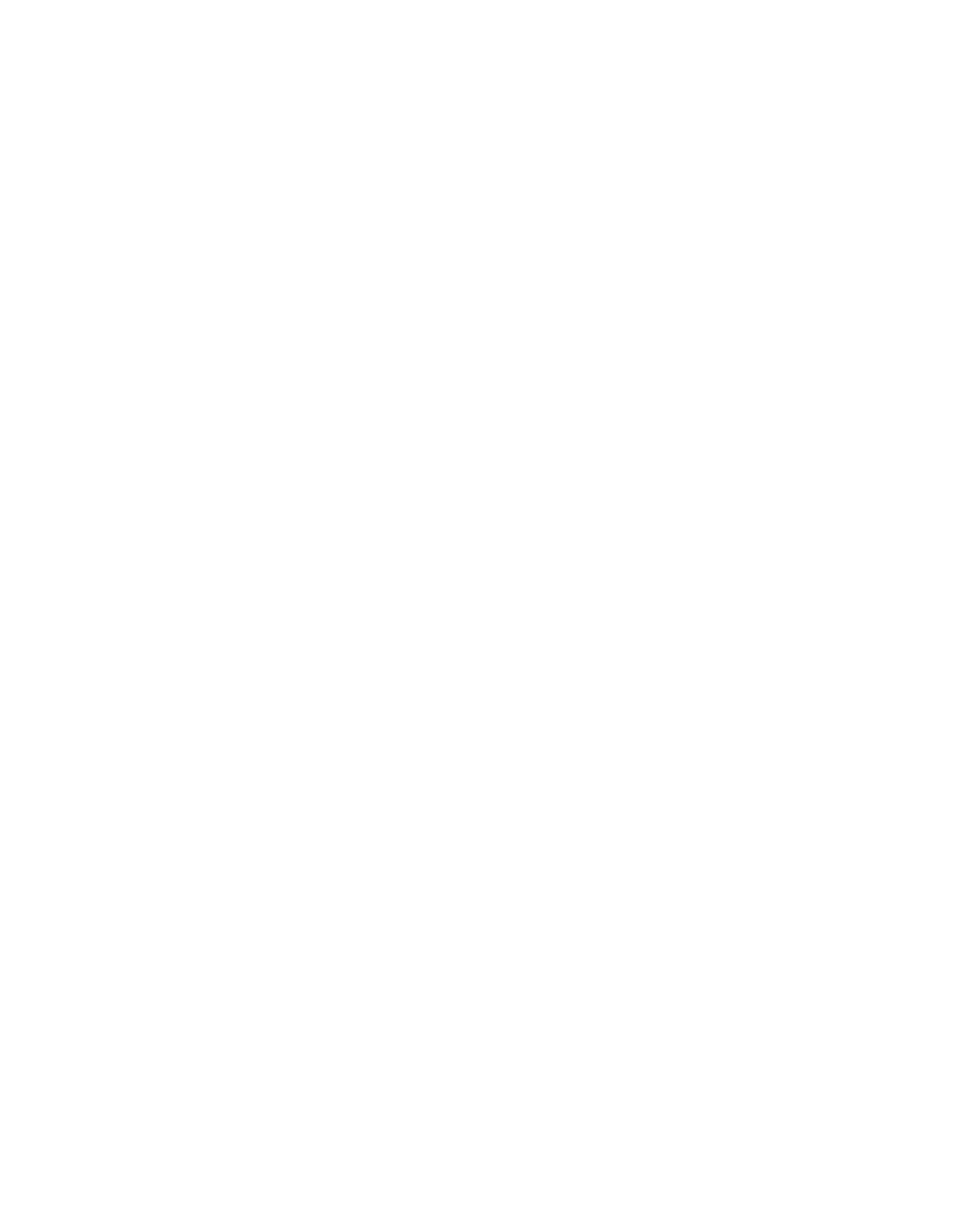$\overline{5}$ 

10

50

55.

60

re-ranking of the top K groups, where  $K \le R$  (R representing the number of the initial groups of further events).

LEVEL 2: re-ranking of top K groups

- $14$ **INPUT: K**
- for each current group of the top K groups of further events 15
- average over events the distance\_to\_profile (where 16
- distance\_to\_profile is the similarity value computed at 406 in Fig. 4) 17 sort groups by average distance\_to\_profile

The input (line 14) to the pseudocode for performing level 2 ranking is K, which causes selection of the top K groups of further events (as sorted by the level 1 ranking). At lines 15-16 of the pseudocode, the distance to profile values of the further events of the current group of further events are averaged (or otherwise aggregated), where the distance to profile values are the similarity values computed at in FIG. 4. An average distance\_to\_profile value is computed for each group of the top K groups of further 20 events. The top K groups of further events are then sorted by the average distance\_to\_profile values (line 17 of the pseudocode).

Once the top K groups of further events have been re-ranked by the level 2 ranking, merging of the top K groups is performed, which is referred to as level 3 ranking. <sup>25</sup> An example pseudocode to perform the level 3 ranking is provided below.

|    | LEVEL 3: merging based on similar distance to profile values                            |
|----|-----------------------------------------------------------------------------------------|
| 18 | INPUT: second merge threshold                                                           |
| 19 | for each current group of the sorted K groups of further events                         |
| 20 | merge with another group if the average distance to profile<br>of both groups is within |
| 21 | the second merge threshold                                                              |

Level 3 ranking merges two groups of the sorted K groups based on similarity of the average distance\_to\_profile values of the two groups. The input (line  $18$ ) to the pseudocode is a "second merge threshold." This "second merge threshold" 40 can be different (or the same as) the threshold used at task 410 of FIG. 4 for identifying the initial groups of further events. As indicated at lines 19-20 of the pseudocode, if the average distance\_to\_profile values of two groups differs by less than or equal to the second merge threshold then the two 45 groups are merged into one group.

After level 3 ranking is performed to merge groups, level 4 ranking is performed of the merged groups of further events. An example pseudocode (lines 22-25) for performing level 4 ranking is provided below.

Level 4 ranking includes performing dimension-based splitting.

|    | LEVEL 4: dimension based split                                                        |
|----|---------------------------------------------------------------------------------------|
| 22 | <b>INPUT</b> : constraint dimension                                                   |
| 23 | for each event in all the merged groups of further events                             |
| 24 | check value of constraint dimension and put the event in<br>a corresponding new group |
| 25 | (one group for each constraint dimension value possible)                              |

The input (line 22) to the pseudocode is a constraint dimension, which can be set by a user or another entity. As an example, a user knows that the resulting cohorts of further events of interest should contain only a single value 65 for the constraint dimension, e.g. all the events in the cohort of further events should share the same value of the con-

straint dimension. The pseudocode at lines 23-25 ensures that existing groups (the merged groups produced by the level 4 ranking) are split into more groups, if the constraint  $dimension(s)$  in a particular group of further events contains more than one value.

Next, level 5 ranking can performed on the resulting groups of further events produced by the level 4 ranking. The ranking can be similar the ranking performed in the level 2 ranking. The output of the level 5 ranking can be the output cohorts of further events, as generated at task 106 in FIG. 1.

Although 5 levels of ranking are part of the example multi-level ranking discussed above, it is noted that in other examples, the multi-level ranking can include less than or more than 5 levels of ranking of groups of further events.

FIG. 5 shows an example graphical visualization including cohorts produced by the multi-level ranking according to some examples. The graphical visualization of FIG. 5 includes a profile of events (500) and four other cohorts 502, 504, 506, and 508, with cohort 502 being the most similar cohort to the profile of events, and cohort 508 being the least similar cohort to the profile of events.

FIG. 5 also shows that graphical elements (e.g. dots or circles) representing the events in the different cohorts are assigned different visual indicators (in the form of different fill patterns or colors, for example). The different visual indicators are represented in a scale 510, with cohorts that are more similar to the profile of events 500 having a fill pattern, (or color) to the left of the scale 510, and cohorts that 30 are less similar to the profile of events 500 having a fill pattern (or color) to the right of the scale 510. The dots representing the events within a particular cohort are all assigned the same visual indicator (same fill pattern or same color). This allows a user to more easily detect which cohort 35 an event is part of, and whether the event is similar or dissimilar to the profile of events 500.

FIG. 6 is a block diagram of an example computer system 600 according to some implementations. The computer system 600 can include one computer or a distributed arrangement of multiple computers (where different tasks of techniques according to some implementations can be executed in different computers of the distributed arrangement). The computer system 600 includes a processor (or multiple processors) 602. A processor can include a microprocessor, a microcontroller, a physical processor module or subsystem, a programmable integrated circuit, a programmable gate array, or a physical control or computing device.

The processor(s)  $602$  can be coupled to a non-transitory machine-readable or computer-readable storage medium (or storage media) 604, which can store various machinereadable instructions. The machine-readable instructions include weight determining instructions 606 to determine weights of respective dimensions of a profile of events (e.g. task 102 in FIG. 1). The machine-readable instructions include similarity computing instructions 609 to compute similarity values indicating similarities between further events and a profile of events (e.g. task 104 in FIG. 1 and task 406 in FIG. 4). The machine-readable instructions include initial group identifying instructions 610 to identify initial groups of the further events according to the similarity values (e.g. task 410 in FIG. 4) The machine-readable instructions include multi-level ranking instructions 612 to perform multi-level ranking (e.g. task 106 in FIG. 1 and the five levels of ranking discussed above). The machine-readable instructions include cohort determining instructions 614 to determine cohorts of the further events (e.g. task 106 in FIG. 1). The machine-readable instructions include cohort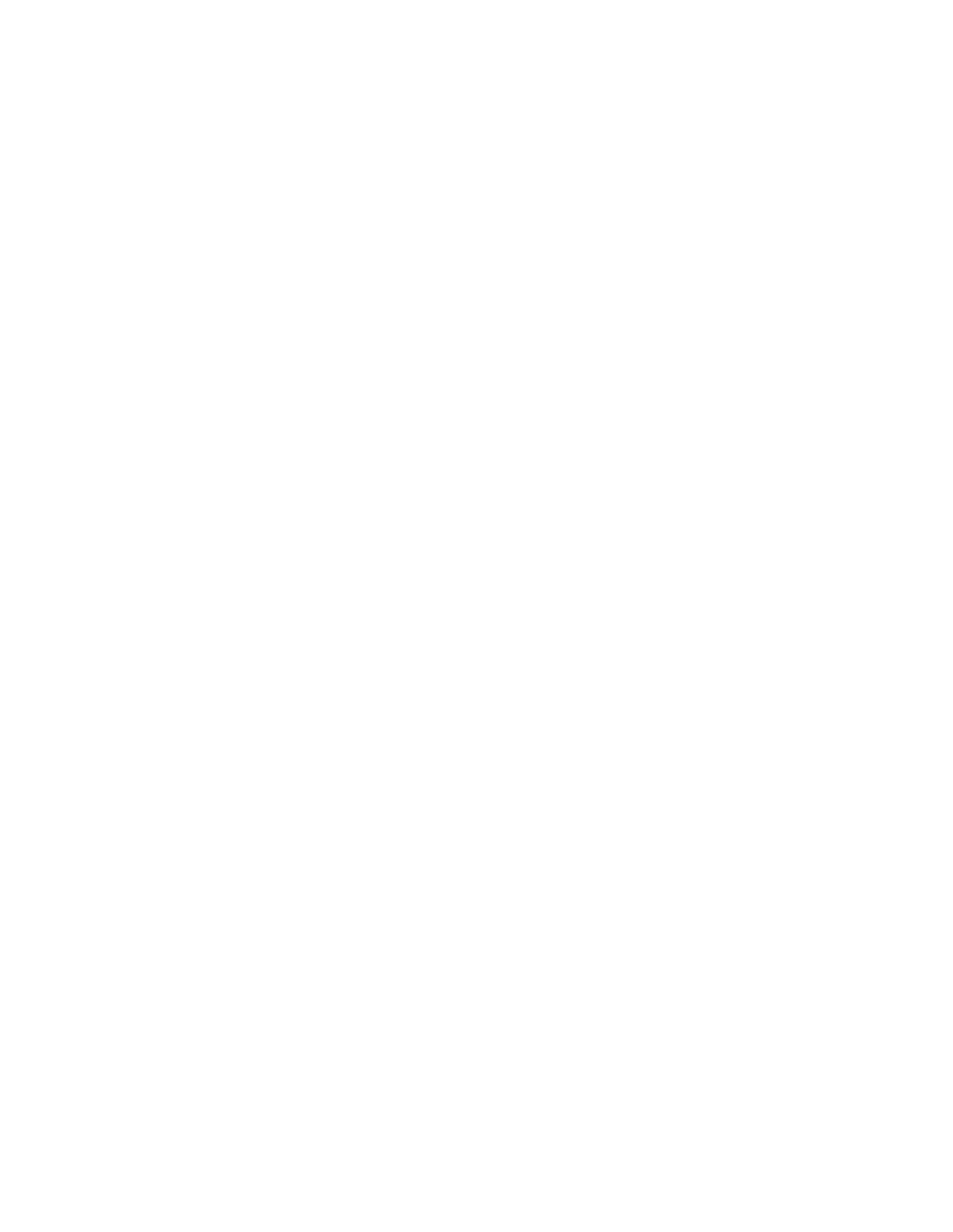visualizing instructions 610 to visualize the cohorts in a graphical visualization (e.g. task 108 in FIG. 1).

The storage medium (or storage media) 604 can include one or multiple different forms of memory including semiconductor memory devices such as dynamic or static ran-5 dom access memories (DRAMs or SRAMs) erasable and programmable read-only memories (EPROMs), electrically erasable and programmable read-only memories (EE-PROMs) and flash memories; magnetic disks such as fixed, floppy and removable disks; other magnetic media including 10 tape; optical media such as compact disks (CDs) or digital video disks (DVDs), or other types of storage devices. Note that the instructions discussed above can be provided on one computer-readable or machine-readable storage medium, or alternatively, can be provided on multiple computer-read-15 able or machine-readable storage media distributed in a large system having possibly plural nodes. Such computerreadable or machine-readable storage medium or media is (are) considered to be part of an article (or article of manufacture). An article or article of manufacture can refer 20 to any manufactured single component or multiple components. The storage medium or media can be located either in the machine running the machine-readable instructions, or located at a remote site from which machine-readable instructions can be downloaded over a network for execu- 25 of each respective dimension of the plurality of dimensions tion.

In the foregoing description, numerous details are set forth to provide an understanding of the subject disclosed herein. However, implementations may be practiced without some of these details. Other implementations may include 30 modifications and variations from the details discussed above. It is intended that the appended claims cover such modifications and variations.

What is claimed is:

1. A method comprising:

- performing, by a system comprising a processor, automated weighting comprising transforming a behavior of each respective dimension of a plurality of dimensions of a selected group of events to a respective weight, the respective weight determined based on a 40 distribution of values of the respective dimension, wherein the weight determined for a first of the plurality of dimensions is greater than the weight determined for a second of the plurality of dimensions;
- computing, by the system, similarity values indicating 45 similarities between further events and the selected group of events the similarity values based on a combination of the weights and distances between the further events and the selected group of events;
- generating, by the system, cohorts of the further events by 50 performing multi-level ranking that comprises ranking groups of the further events based on the similarity values, and applying merging to the groups to produce merged groups; and
- visualizing, by the system, the cohorts in a graphical 55 visualization.

2. The method of claim 1, wherein the generating of the cohorts further comprises:

re-ranking the merged groups to form the cohorts.

3. The method of claim 2, wherein the generating of the 60 cohorts further comprises:

- splitting at least a first merged group of the merged groups based on the first merged group including more than one value of a constraint dimension, wherein the splitting produces split merged groups, 65
- wherein the re-ranking is applied to the split merged groups.

4. The method of claim 1, wherein the generating of the cohorts further comprises:

selecting a subset of initial groups of the further events based on distance values between the initial groups of the further events and the selected group of events, the distance values based on differences between diversity values of dimensions of the initial groups of the further events and the selected group of events, wherein the ranking is applied to the groups of the further events in the subset.

5. The method of claim 1, wherein the merging comprises merging a first group of the further events and a second group of the further events in response to a first distance of the first group of the further events to the selected group of events being within a threshold of a second distance of the second group of the further events to the selected group of events.

6. The method of claim 1, further comprising:

- sorting the further events according to the similarity values; and
- identifying the groups of the further events using the sorted further events.

7. The method of claim 1, wherein the respective weight is derived from a diversity value of the respective dimension.

8. The method of claim 1, wherein the respective weight of each respective dimension of the plurality of dimensions is derived from an entropy value of the respective dimension.

9. The method of claim 1, further comprising receiving an interactive user selection in a visualization of pixels representing events, the interactive user selection providing the  $35<sup>°</sup>$ selected group of events.

10. The method of claim 1, further comprising performing correlation analysis to determine a correlation between dimensions and to adjust the weights of correlated dimensions.

- 11. A system comprising:
- at least one processor; and
- a memory to store instructions executable on the at least one processor to:
	- determine weights of respective dimensions of a profile of events, the weight determined for each respective dimension based on a distribution of values of the respective dimension, wherein the weight determined for a first of the dimensions is greater than the weight determined for a second of the dimensions;
	- compute similarity values indicating similarities between further events and the profile of events, the similarity values based on a combination of the weights and distances between the further events and the profile of events;
	- identify initial groups of the further events according to the similarity values;
	- perform multi-level ranking comprising:
		- ranking the initial groups of the further events based on diversity values of the initial groups of the further events:
		- selecting a subset of the ranked initial groups of the further events, and re-ranking the groups of the further events in the selected subset based on the similarity values, and
		- merging the re-ranked groups of the further events to produce merged groups of the further events;